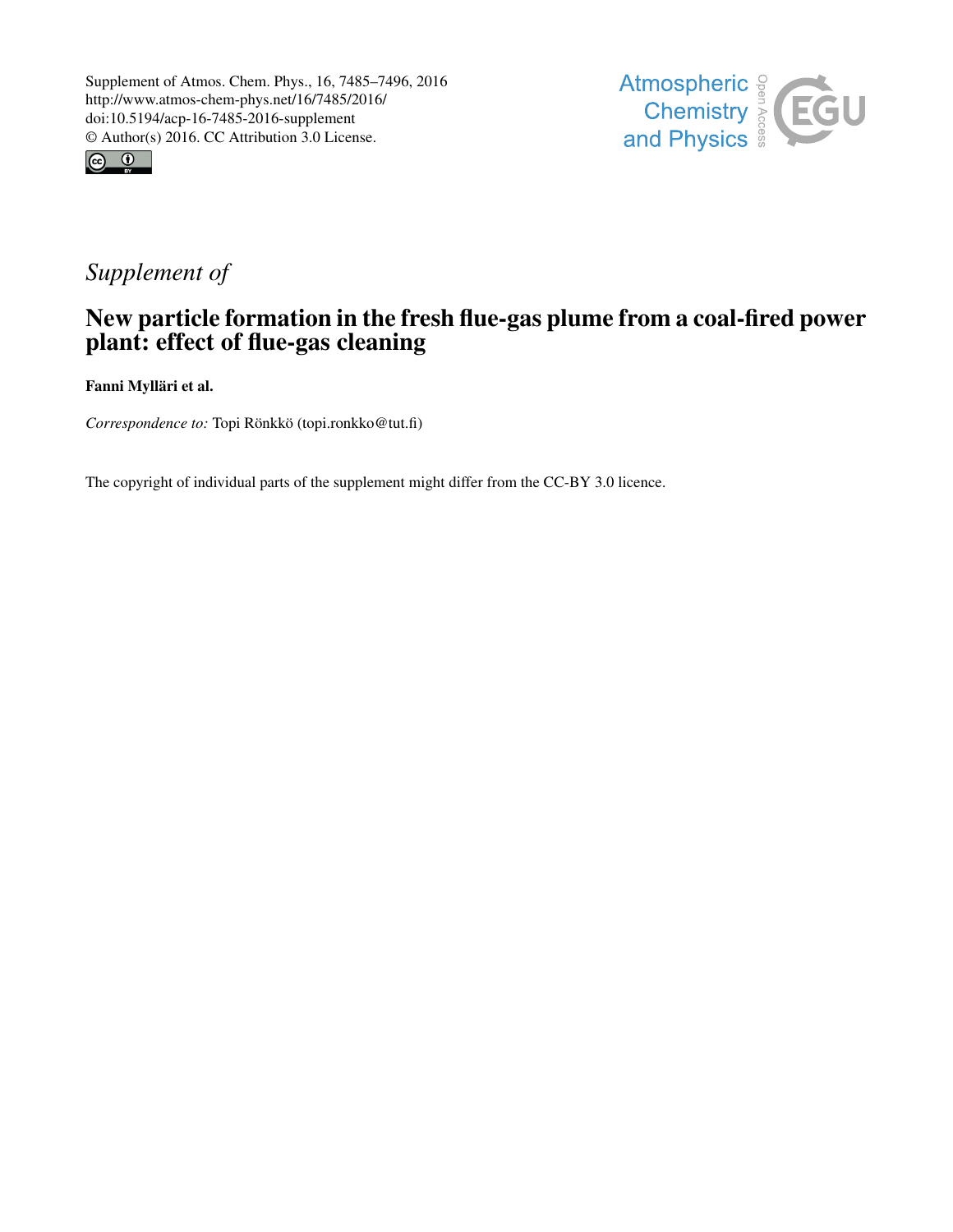| 5.1                  |       | Coal          |  |  |
|----------------------|-------|---------------|--|--|
| Moisture             | $\%$  | $11.0 - 11.3$ |  |  |
| Ash                  | $\%$  | $10.5 - 11.4$ |  |  |
| Volatiles            | $\%$  | $32.8 - 33.1$ |  |  |
| Sulphur              | $\%$  | $0.27 - 0.41$ |  |  |
| <b>Heating Value</b> | GJ/t  | $24.6 - 24.9$ |  |  |
| Carbon               | $\%$  | $62.3 - 63.1$ |  |  |
| Hydrogen             | $\%$  | $4.1 - 4.2$   |  |  |
| Nitrogen             | $\%$  | $1.8 - 2$     |  |  |
| Oxygen               | $\%$  |               |  |  |
| Chlorides            | mg/kg | $76 - 236$    |  |  |
| Ca                   | mg/kg | 4300          |  |  |
| Mg                   | mg/kg | 1800          |  |  |
| $Na$ and $K$         | mg/kg | 4500          |  |  |

Table S1. Coal properties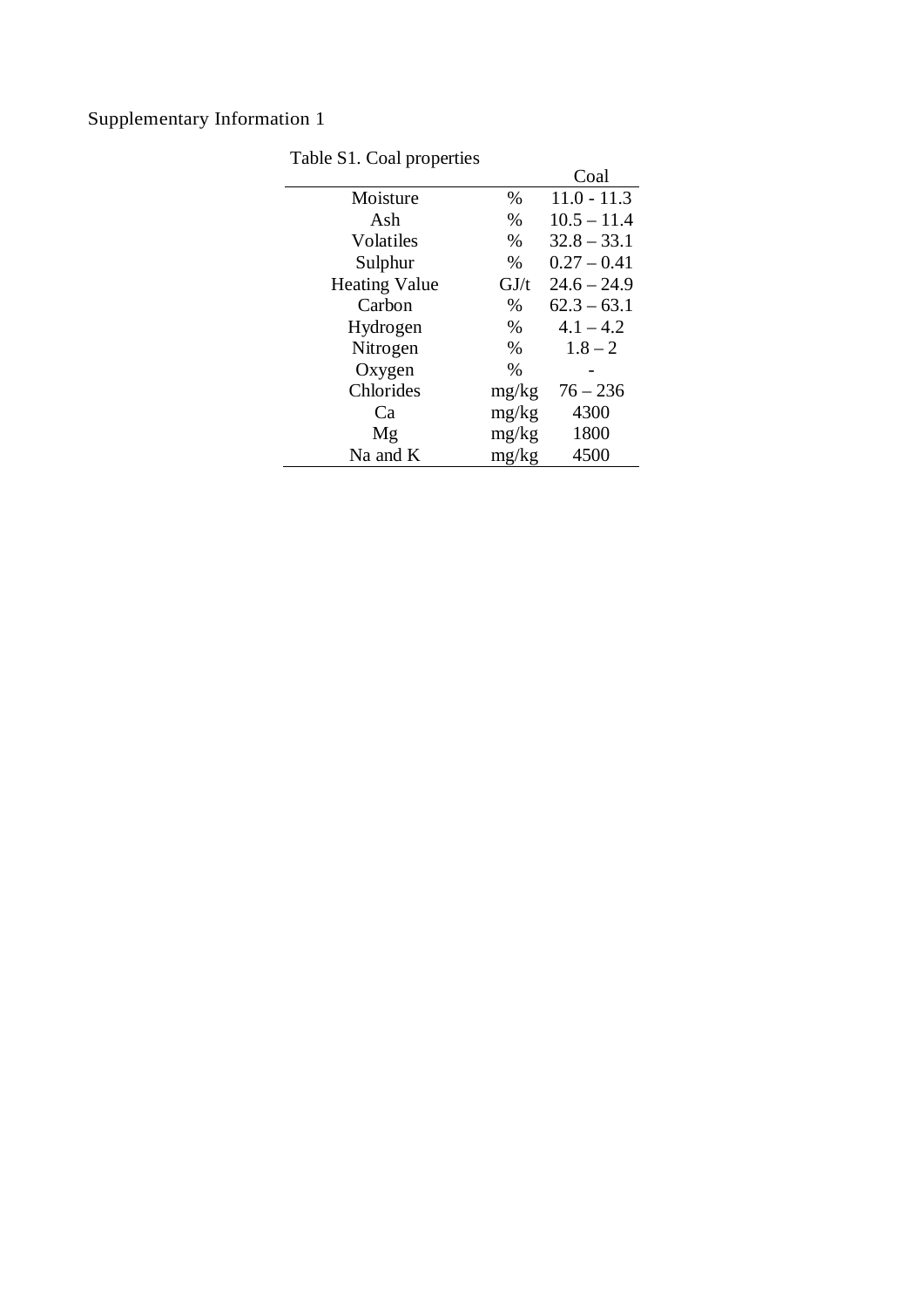



Figure S2. Lidar measurements from the studied time period, local time is UTC +2. The rectangles present the flight times and the dashed line shows the stack height.

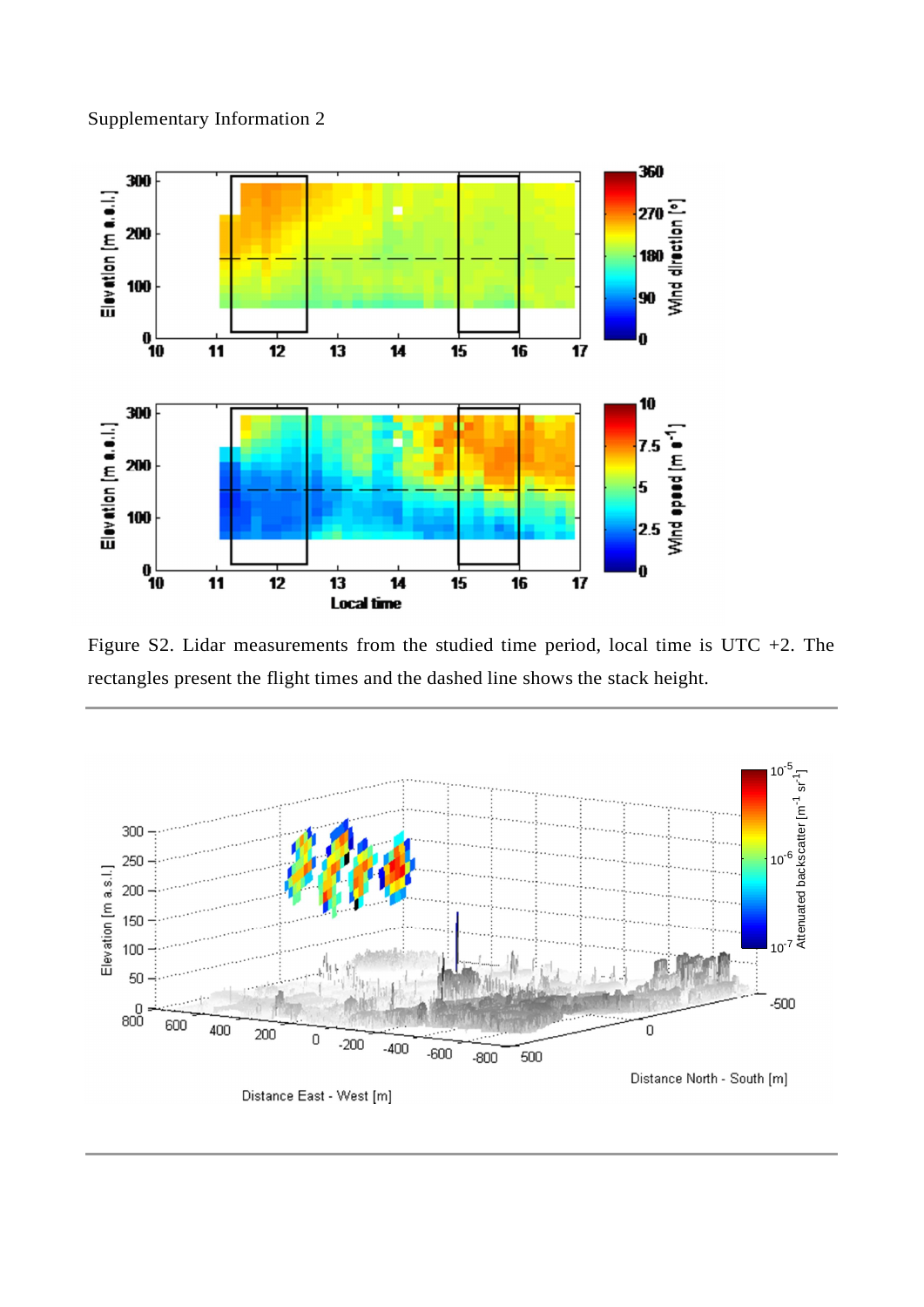Figure S2. Lidar data from 14:43 from the measurement day, the stack is at the middle and wind is blowing 180 ° angle.

|                             | $FGD + FF$ off | $FGD + FF$ on  |
|-----------------------------|----------------|----------------|
| Temperature $({}^{\circ}C)$ | $6.9 + 0.54$   | $6.6 \pm 0.73$ |
| Global radiation $(W/m^2)$  | $347+57$       | $466+82$       |
| Visibility (m)              | $36000+5210$   | $29043\pm4186$ |

Table S2. Weather conditions during the flights calculated based on Kumpula data.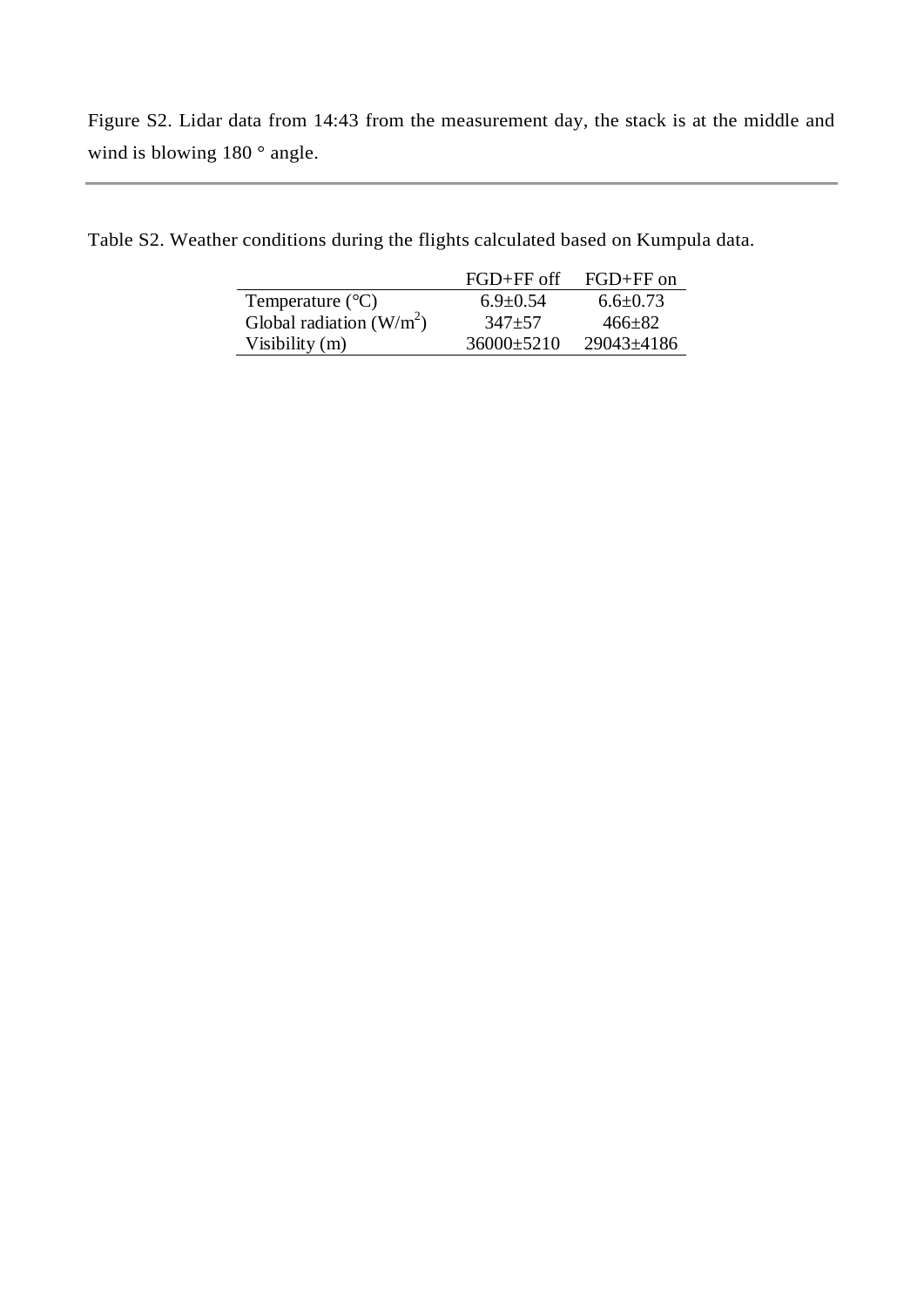

Fig S3. (a) Instrument installation at stack



Fig S3. (b) Instrument installation in the helicopter and figure of the helicopter (sample inlet and exhaust outlets shown).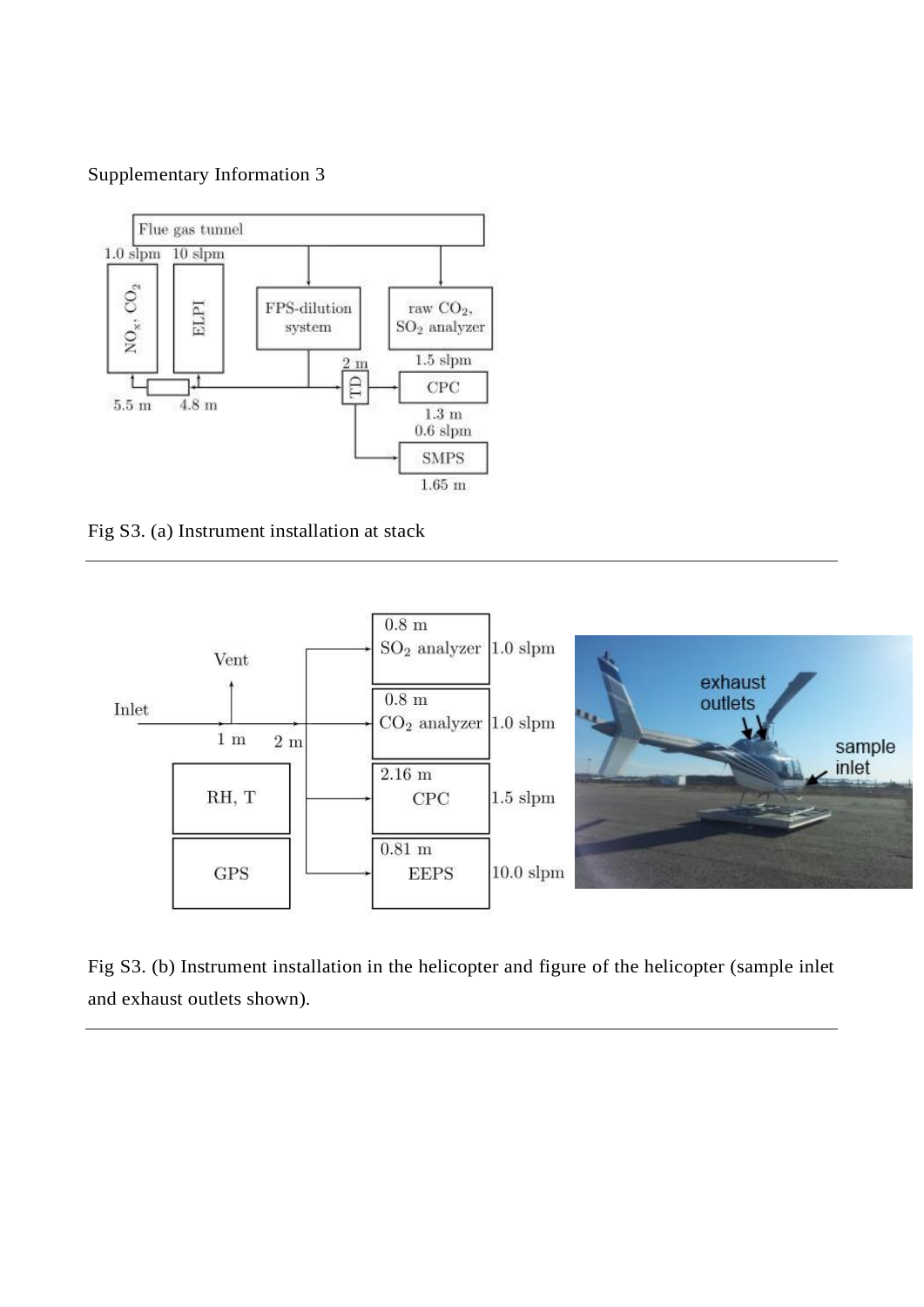

Figure S4. Diffusion losses of the particles in the helicopter sampling lines for CPC and EEPS. The diffusion losses were calculated based on the Fig. S3b.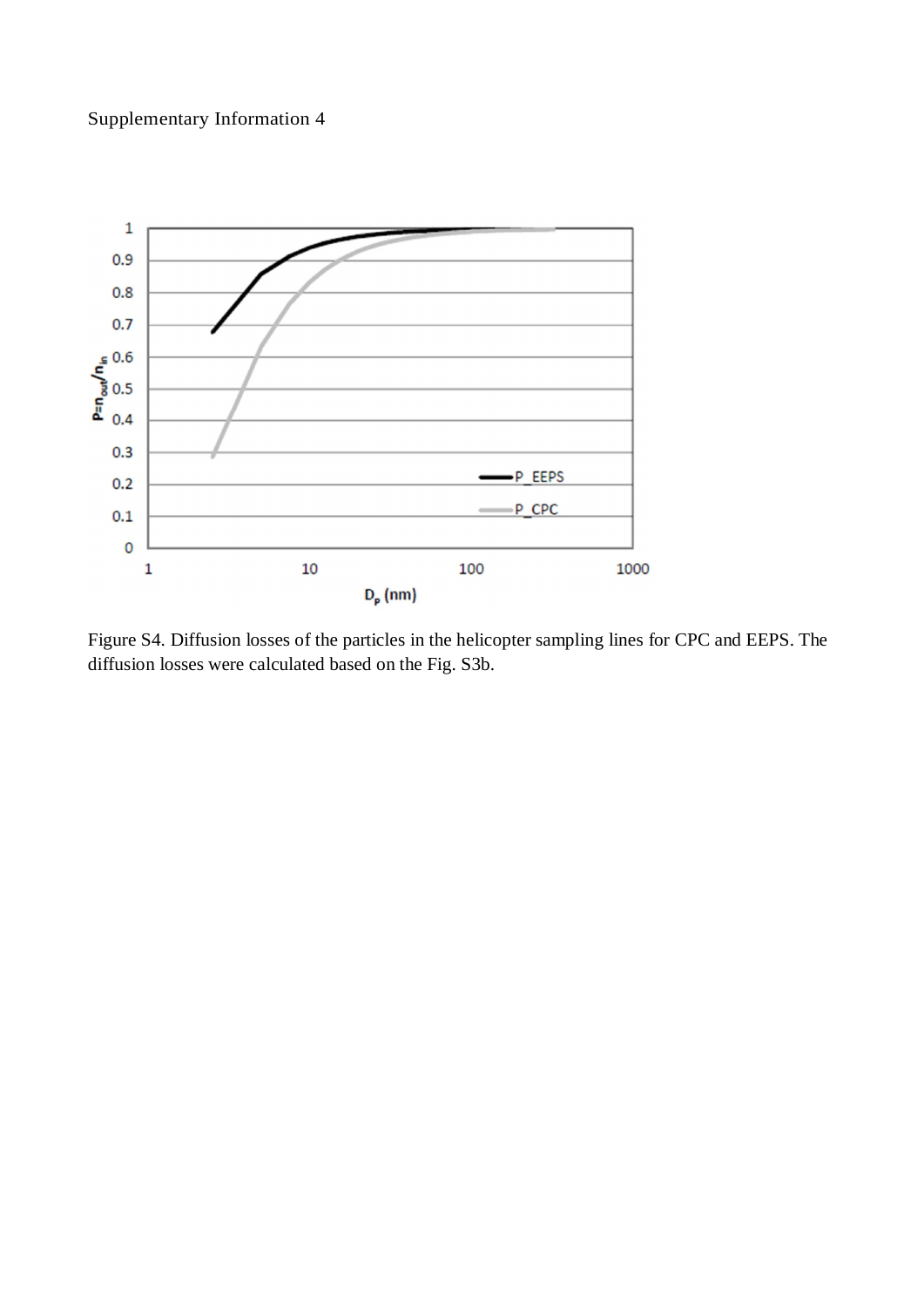

Figure S5. The particle number size distribution calculated from EEPS data as a function of plume age. Measurement was made with the EEPS installed to helicopter. The results are calculated 10 second moving median values.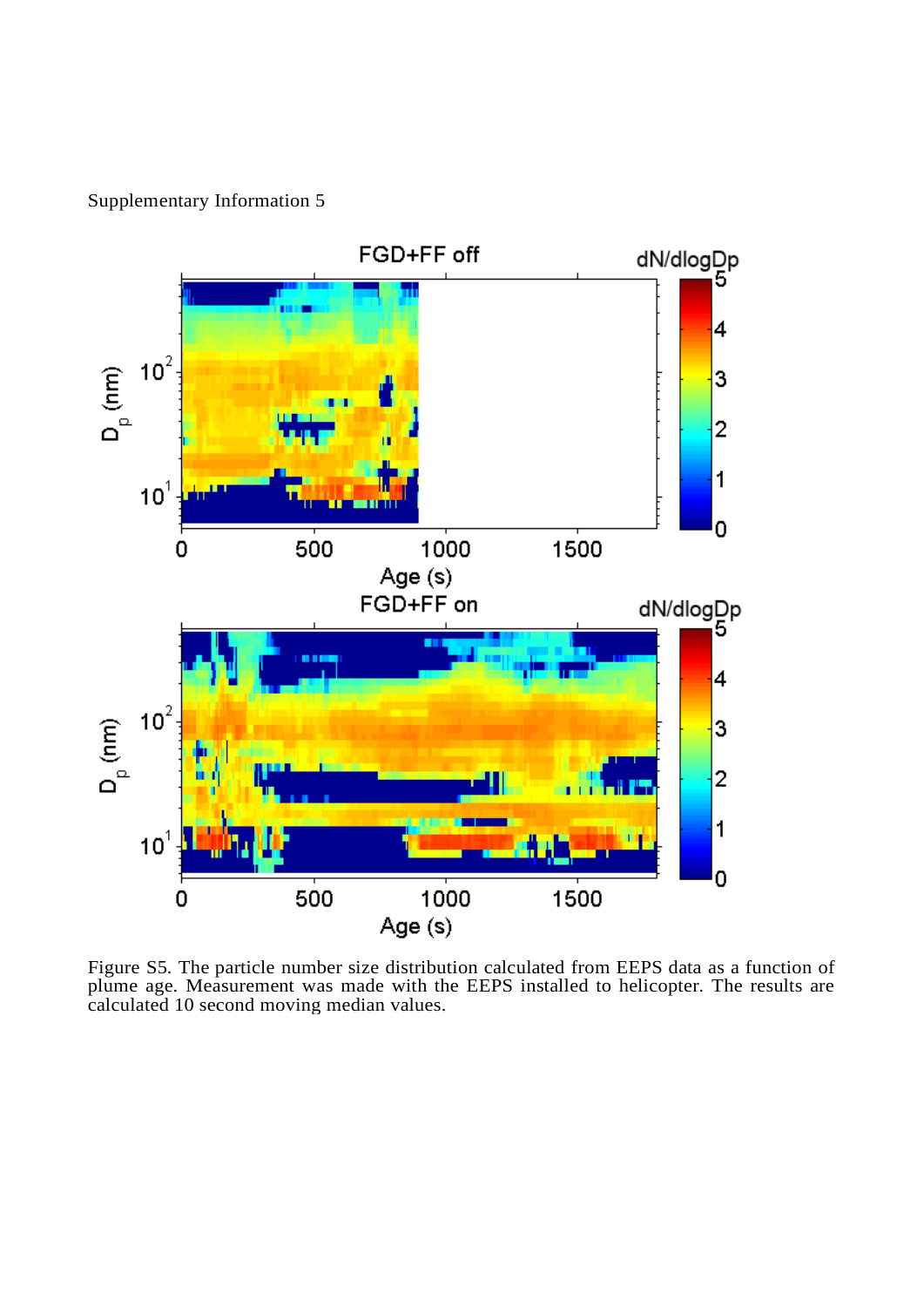

Figure S6. SO<sub>2</sub> concentration measured from the atmosphere with the helicopter and the modelled  $SO<sub>2</sub>$  concentration dilution in the atmosphere. The Gaussian dilution model was applied to the  $SO<sub>2</sub>$ concentration measured at the stack (divided by the initial dilution ratio calculated based in the  $CO<sub>2</sub>$ concentrations) and after that the  $SO<sub>2</sub>$  concentration has let to dilute.